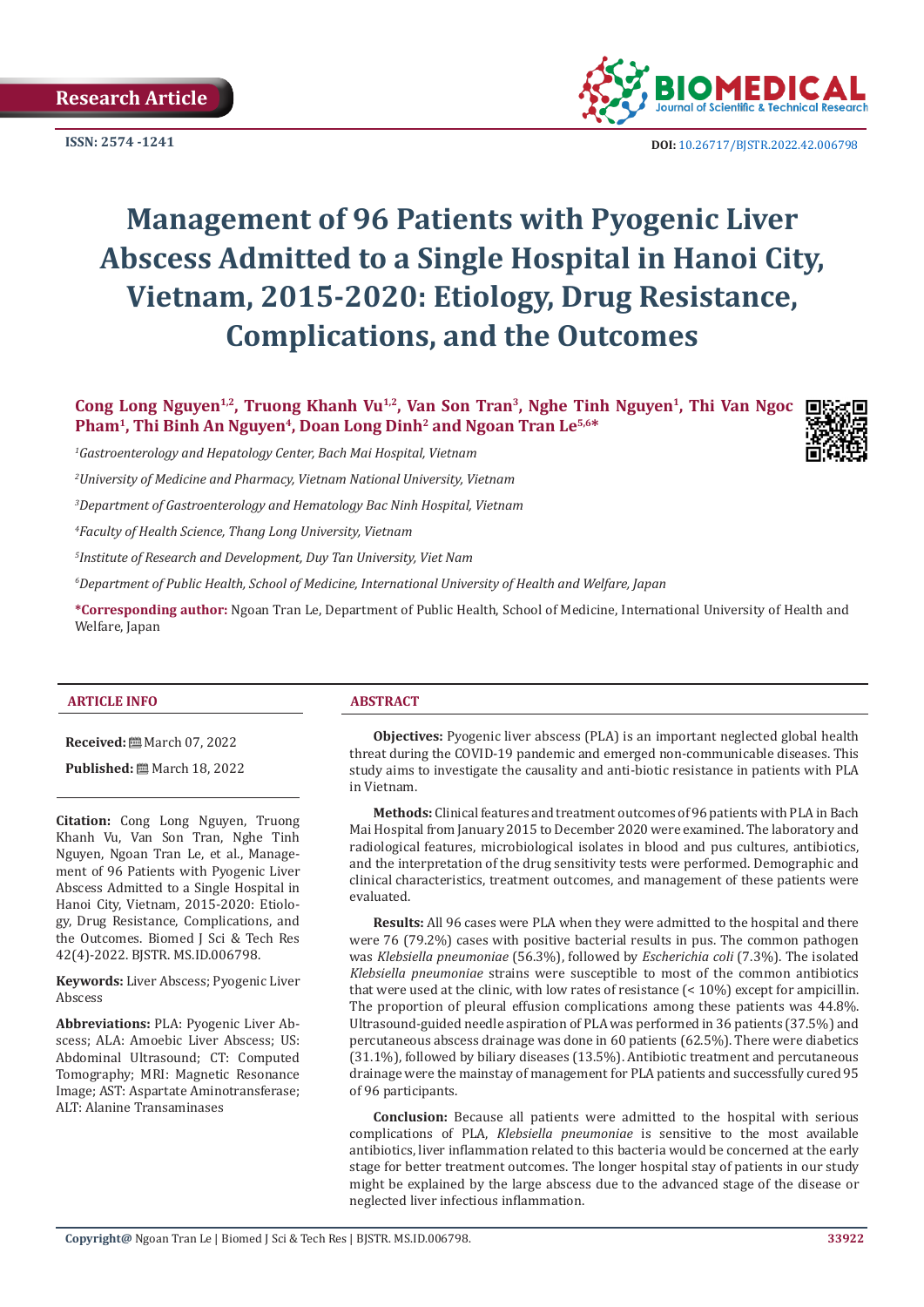# **Introduction**

A pyogenic liver abscess (PLA), a suppurating infection of the hepatic parenchyma is associated with high mortality [1,2]. The incidence of PLA is increasing annually but varies worldwide. In Taiwan, according to a retrospective study, the annual incidence of PLA increased gradually from 10.83 to 15.45 cases per 100,000 people from 2000 to 2011 [3]. In the United States, results from a large study indicated that the incidence of PLA was 3.59 cases per 100,000 people and the annual average percent increased 4.1% from 1994 to 2005 [2]. Data from studies in Canada and Denmark showed that the incidences rate of PLA ranged from 1.1 to 2.3 per 100.000 population [4,5]. Many studies is focusing on the prevalence, clinical characteristics, pathogenesis, and bacteriology, as well as management of PLA patients in other countries [1,6]. In Vietnam, only a few studies in the last decades showed that the prevalence of amoebic liver abscess (ALA) was high as much as 21 per 100,000 inhabitants per year [7] but there was a lack of data about the PLA due to another pathogen in Vietnam. Especially, evidence about the clinical characteristics and treatment outcomes in Vietnam has not been reported. Only one study reported the complications of the PLA case [8]. We analyzed etiology by bacteria culture, antibiotics sensitivity as well as the clinical characteristics and treatment outcomes of PLA patients admitted to the Bach Mai University hospital in Vietnam from January 2015 to December 2020.

# **Methods**

#### **Design of Study**

A retrospective study was carried out on 96 PLA patients admitted to Bach Mai University hospital, the biggest national hospital in Northern Vietnam, between January 2015 to December 2020. The research protocol was approved by Bach Mai Ethics Committee having a code BM-2015-141 on Sep. 30, 2015.

#### **Inclusions and Exclusions Criteria**

The inclusion criteria included patients who were definitively diagnosed with PLA based on clinical findings, abdominal ultrasound (US), microbiology on blood or aspirate culture results. The exclusion criteria included patients aged under 18 years old, amoebic liver abscess, hydatid liver abscess, previous episodes of PLA.

# **Data Collection**

The data were extracted from the medical records: ID, age; sex; main disease and contribute health events; initial symptoms; clinical manifestations; laboratory data; number, size, and location of lesions; microbiological findings by culture and their antibiotic sensitive; diagnostic and treatment methods; treatment response and mortality. We defined a cryptogenic abscess as a PLA when the obvious source of infection was not found, even though the results of imaging methods and the infection were found. Radiological findings here included abdominal ultrasound, computed tomography (CT), and magnetic resonance image (MRI). A total of 96 etiological samples isolated from the pyogenic liver abscess of the patients was retrospectively analyzed to test the drug sensitivity. The pus culture and drug sensitivity test were performed to identify the pathogens that caused the liver abscess. Pus was directly inoculated on blood agar and MAC agar. Bacteria were identified using the MALDI-TOF system (Bruker, German). The drug sensitivity of the bacteria was determined by analyzing the minimum inhibitory concentration using the M50 system (Phoenix, USA). Cultures were isolated for aerobic and anaerobic organisms using the standard diagnostic techniques.

If both blood and pus cultures were positive, bacteria were considered as the etiologic. The selection of antibiotics and the interpretation of the drug sensitivity results were based on American Clinical and Laboratory Standards Institute recommendations [9,10]. The type, duration, and drug administration of all patients who received antibiotics were recorded for each case. Antibiotics were changed based on the results of cultures. If patients still had persistent signs of sepsis after 5 days of intravenous antibiotics, ultrasound-guided percutaneous needle aspiration and drainage were performed Recovery from PLA was defined as the absence of signs and symptoms together with results of the image. Death from PLA in this study was defined as death during hospitalization and related to PLA.

#### **Data Analysis**

Data were presented as mean (range) for numerical values and frequency (percentages) for categorical variables. Statistical analysis was performed using SPSS software (version 23.0, IBM SPSS Statistics, Armonk, NY, USA).

# **Results**

### **Clinical Characteristics of the Patients**

A total of 96 PLA patients, 64 male, and 32 female with a mean age of 53.3±16 years. The most common clinical symptoms were fever 90(93.8%), right upper abdominal pain 92(95.8%), vomiting and nausea in 34(35.4%); Hepatomegaly was reported in 40 cases (41.7%), while right pleural effusion in 43 patients (44.8%) and jaundice in 25 cases (26%) There was a total of 30 patients (31.3%) with diabetes mellitus.

#### **Laboratory and Radiological Features**

The common laboratory abnormalities were high white blood cell count (81 cases; 84.4%), the C-reactive protein (92 cases;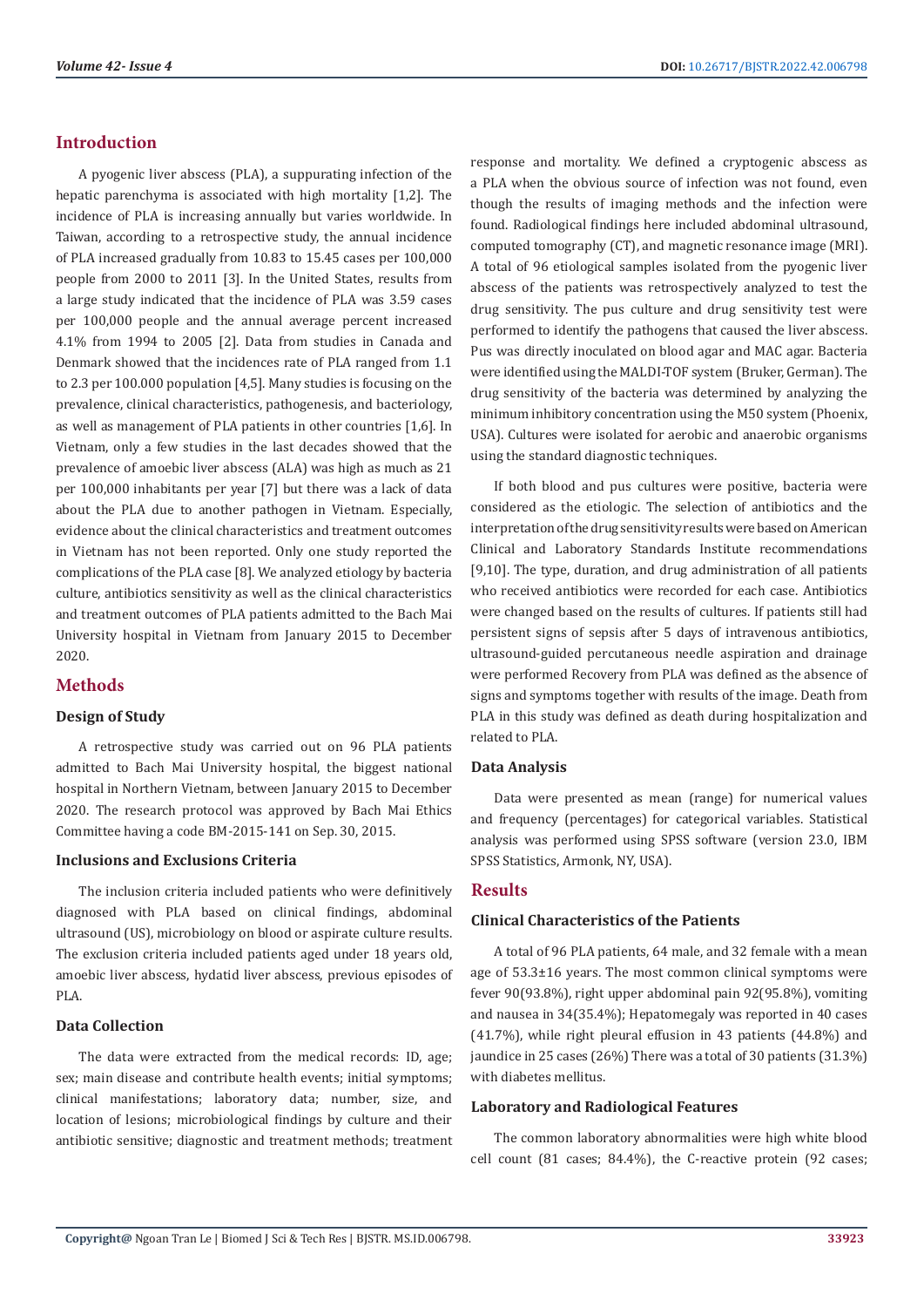95.8%). and procalcitonine (95 casses; 99%) (Table 1). Abdominal ultrasound was implemented in all cases and CT scan and/or MRI were performed in the further diagnosis were needed. The mean size of the liver abscess was  $8.5 \pm 2.1$  cm (min-max:  $3.4 - 14.8$ ). There were 80 patients (83.3%) having one abscess when admitted to the hospital. Multiple abscesses were found in 16 cases (16.7%). The presence of gas in the abscess cavity was noted in 12.5% of cases. The abscesses in the right lobe, the left lobe, or in both lobes of the liver were found in 81 patients (84.4%), 10 patients (10.4%), and in 5 patients (5.2%), respectively.

**Table 1:** Clinical findings and laboratory results for patients with pyogenic liver abscess on presentation.

| <b>Characteristic</b>                 | <b>Values</b>                       | No. of cases outside<br>the range $(\%)$ |  |  |
|---------------------------------------|-------------------------------------|------------------------------------------|--|--|
| Sex (Male/Female)                     | 64/32                               |                                          |  |  |
| Age (years)                           | $53.3 \pm 16$                       |                                          |  |  |
| <b>Underlying conditions</b>          |                                     |                                          |  |  |
| <b>Biliary diseases</b>               | 13(13.5)                            |                                          |  |  |
| <b>Diabetes</b>                       | 30(31.3)                            |                                          |  |  |
| History of intra-abdominal<br>surgery | 2(2.1)                              |                                          |  |  |
| Fever                                 | 90(93.8)                            |                                          |  |  |
| Right upper abdominal pain            | 92(95.8)                            |                                          |  |  |
| Vomiting and nausea                   | 34(35.4)                            |                                          |  |  |
| Loss of weight                        | 34(35.4)                            |                                          |  |  |
| Jaundice                              | 25(26)                              |                                          |  |  |
| Right pleural effusion                | 43(44.8)                            |                                          |  |  |
| Ascites                               | 18(18.8)                            |                                          |  |  |
| Splenomegaly                          | 7(7.3)                              |                                          |  |  |
| Hepatomegaly                          | 40(41.7)                            |                                          |  |  |
| AST, $U/L$                            | $67.9 \pm 72.2$<br>$(10.0 - 325.0)$ |                                          |  |  |
| ALT, U/L                              | $82.1 \pm 89.2$<br>$(10.0 - 364.0)$ |                                          |  |  |
| Bilirubin, mg/dL                      | $27.9 \pm 43.8$<br>$(4.6 - 236.5)$  |                                          |  |  |
| White cell count $(x 10^3/L)$         | $15.8 \pm 6.4$<br>$(6.1 - 33.1)$    | 81(84.4)                                 |  |  |
| C-reactive protein, mg/L              | $53.7 \pm 97.2$<br>$(0.4 - 343.8)$  | 92(95.8)                                 |  |  |
| Procalcitonine, ng/mL                 | $8.8 \pm 20.2$<br>$(0.08 - 105.0)$  | 95(99)                                   |  |  |

Note: Values are n (%) or mean ± standard deviation (SD) unless otherwise specified.

# **Microbiology and Pathogenesis**

The positive results of culture from an aspirate of liver abscess were found in 76 cases (79.2%). The most common pathogen was *Klebsiella pneumoniae* (56.3%), followed by *Escherichia coli* (*E.coli*) (7.3%). Others bacteria were Klebsiella terrigena (4.2%), *Streptococcus intermedius* (3.1%), Burkholderia pseudomallei (2.1%), Serratia marcescens (2.1%). The most common underlying disease was diabetics (31.1%), followed by biliary diseases (13.5%).

### **Management**

Patients were treated by image-guided aspiration or drainage of abscess and all patients received intravenous antibiotics before any interventional treatment. Percutaneous aspiration or drainage interventions were performed in different sizes of abscesses. Empirical antibiotic treatment was started at the onset of the clinical infection and changed upon the results of antibiotic susceptibility tests. Ultrasound-guided needle aspiration of PLA was performed in 60 patients (62.5%) and percutaneous abscess drainage was performed in 36 patients (37.5%). The removal of the percutaneous drain was based on the patient's clinical and laboratory response. The median drainage duration was  $9.5 \pm 6.5$ days. The average mean hospital stay was  $17.4 \pm 7.4$  days.

# **Complications and Outcomes**

The systemic effects of the sepsis were in three patients and only one 84 year- old female patient died from severe sepsis due to Aeromonas hydrophila after 19 days of treatment.

# **Results of Analysis of Pathogens**

These results indicate that the most common organism identified from the liver abscess aspiration cultures was *Klebsiella pneumoniae*. There were 78 patients (95.1%) who used antibiotics that matched with the sensibility of the bacteria. The empirical treatment was proved to be adequate in most patients. The isolated *Klebsiella pneumoniae* strains were susceptible to most of the common antibiotics that were used at the clinic, with low rates of resistance (< 10%) except for ampicillin (Figure 1). There was 99% of 96 patients recovered after the treated course at the hospital.

# **Discussion**

The most important new findings included the pathogen of Klebsiella pneumonia infection among a large proportion of people suffering from diabetes mellitus and biliary tract diseases. The proportion of pleural effusion complications was nearly half of participating patients. Most available antibiotics could be successfully used to treat the infection from Klebsiella pneumonia in combination with image-guided aspiration or drainage of the abscess. The longer hospital stay of patients in our study might be explained by the large abscess due to the advanced stage of the disease that suggested liver infectious inflammation might be neglected health treats among people having chronic health events of diabetes and biliary tract diseases. Routine screening for liver inflammation due to Klebsiella pneumonia infection and other pathogens including cancer at the early stage for further successful treatment would be recommended.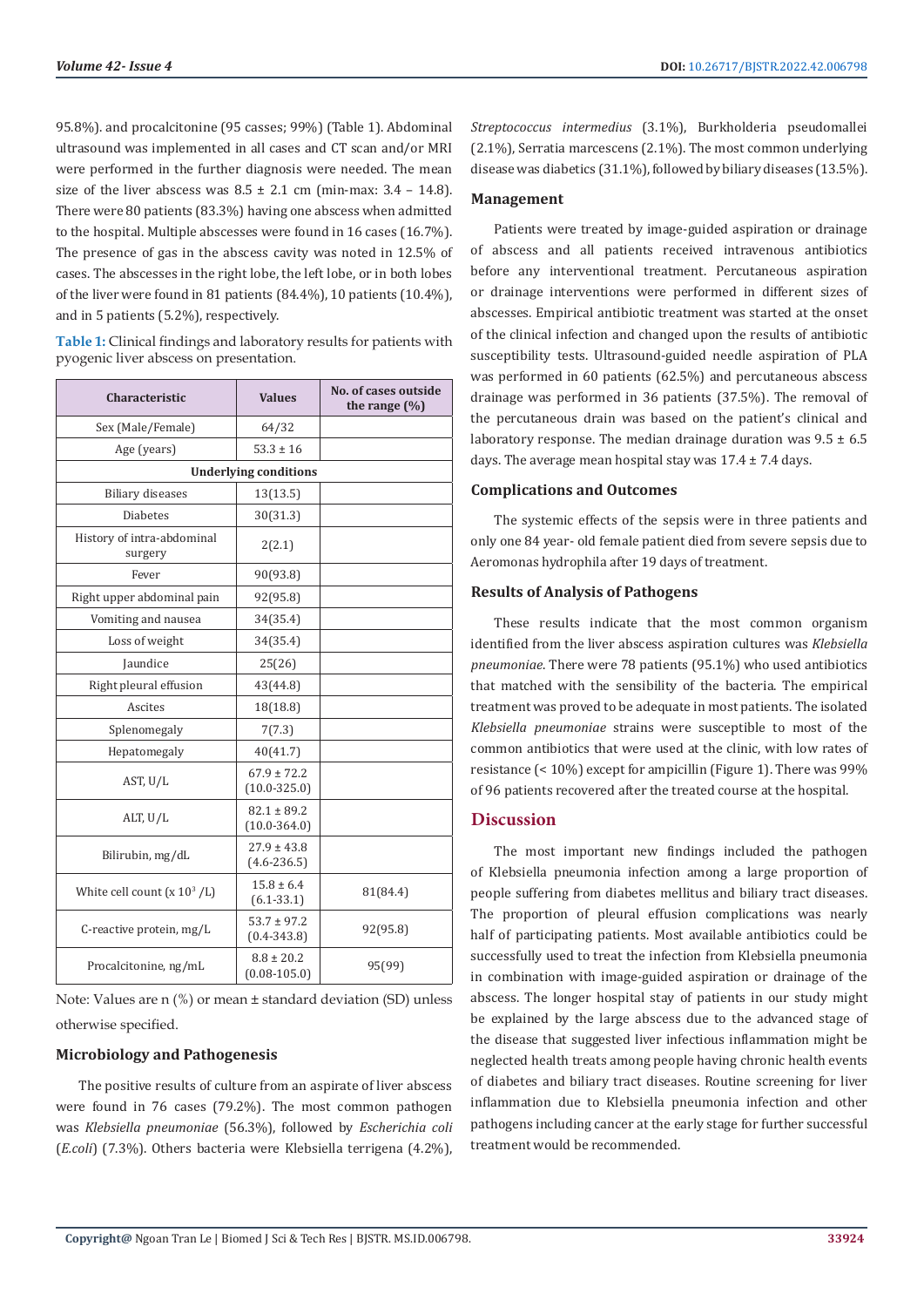

**Figure 1:** The drug resistance of strains of Klebsiella pneumoniae.

Note: AMP= ampicillin, CAZ= ceftazidime, CIP= ciprofloxacin, CRO= ceftriaxone, ETP= ertapenem, GEN= gentamicin, IPM= imipenem, LVX= levofloxacin, MEM= meropenem, TZP= piperacillin/tazobactam, PEP = Cefepime, SCF= Cefoprrazol+Sulbactam, COX= Cefotaxim, AMC= Amoxicillin+ A.clavulanic, CPL= Chloramphenicol.

In this study, the clinical characteristics and treatment outcomes of 96 patients with PLA were reported. The average age of PLA patients in this study was 53.3 years old, lower than the average age of patients with PLA in other studies in the literature (59.1-65 years) [6,11-14]. The common clinical abdominal findings were fever and right upper abdominal pain which were similar to the findings from previous studies [15-18]. However, the proportion of pleural effusion in this study (44.8%) was higher than in the previous study (26.1%-34.5%) [19,20]. The etiologies of PLA have shifted from intra-abdominal infections such as acute appendicitis and trauma to pathologic conditions of the biliary tract; however, up to 55% of patients with PLA have no clear risk factors and these cases are called cryptogenic [21,22]. According to literature, diabetes mellitus is known as an important risk factor of PLA, but the incidences of diabetes mellitus in KP-PLA are varied in different countries, for instance, 38.1% in China [23] and 25% in the United States [24].

Our study also realized that PLA appeared more frequently in patients with diabetes mellitus (31,3%) and biliary tract diseases (13,5%). The position of abscesses was mostly found in the right lobe of the liver and this result was similar to the result of another study [20]. The percentage of cases with the presence of gas within the abscess in our results was 12.5%. Gas-forming in PLA (GFPLA) remains one of the most dangerous complications with a high fatality rate. *Klebsiella pneumoniae* is the most common pathogen causing GFPLA and Gas-forming pyogenic liver abscess, which accounts for 7 to 24% of pyogenic liver abscesses [25]. The results suggested that *K. pneumonia* was the most common microorganism isolated from PLA patients, accounting for 54 cases (56.3%). This result is consistent with recent findings reported in other Asian countries [16,26]. Another study in Europe found that the common

ones were *E Coli* and Enterococcus [18,27] but in our study, *E. coli* was the second pathogen causing PLA. In addition, Klebsiella terrigena, *Streptococcus intermedius*, Serratia marcescens, and Serratia marcescens were also pathogens of PLA.

It has been reported that the mortality rate of non- *K. pneumoniae* liver abscess was higher than that of K. pneumonia [28,29]. However, in this study, there was only one death due to Aeromonas hydrophila and this finding is similar to the result from another study showing that the mortality rate of PLA has decreased over the years [1]. Septicemia was found in 14 cases (14.6%) in our study. In a previous study in Europe, from 1992 to 2005, mortality associated with PLA was higher, 19% and the main risk factors were the development of sepsis and/or septic shock [20]. According to literature, percutaneous catheter drainage (PCD) was reported more effective than percutaneous needle aspiration (PNA), for example, a study conducted in 306 patients comparing the effectiveness of PCD and PNA in the management of liver abscess showed that PCD was more effective than PNA because of its higher success rate, reducing the time to achieve clinical relief, and supporting a 50% reduction in abscess cavity size [30]. In this study, all patients received antibiotic treatment and underwent percutaneous aspiration or drainage and ultrasound-guided catheter drainage was performed in PLA cases with abscess sizes over 5 cm in diameter.

The overall mean hospital stay was  $17.4 \pm 7.4$  days. The longer hospital stay of patients in our study might be explained by the large abscess due to the advanced stage of the disease, the average size of the abscess among cases was 8.5 cm and the largest size was 14.8 cm. While a retrospective study of PLA focusing on *Klebsiella pneumoniae* in China, Yun Qian, et al. [6] showed that the average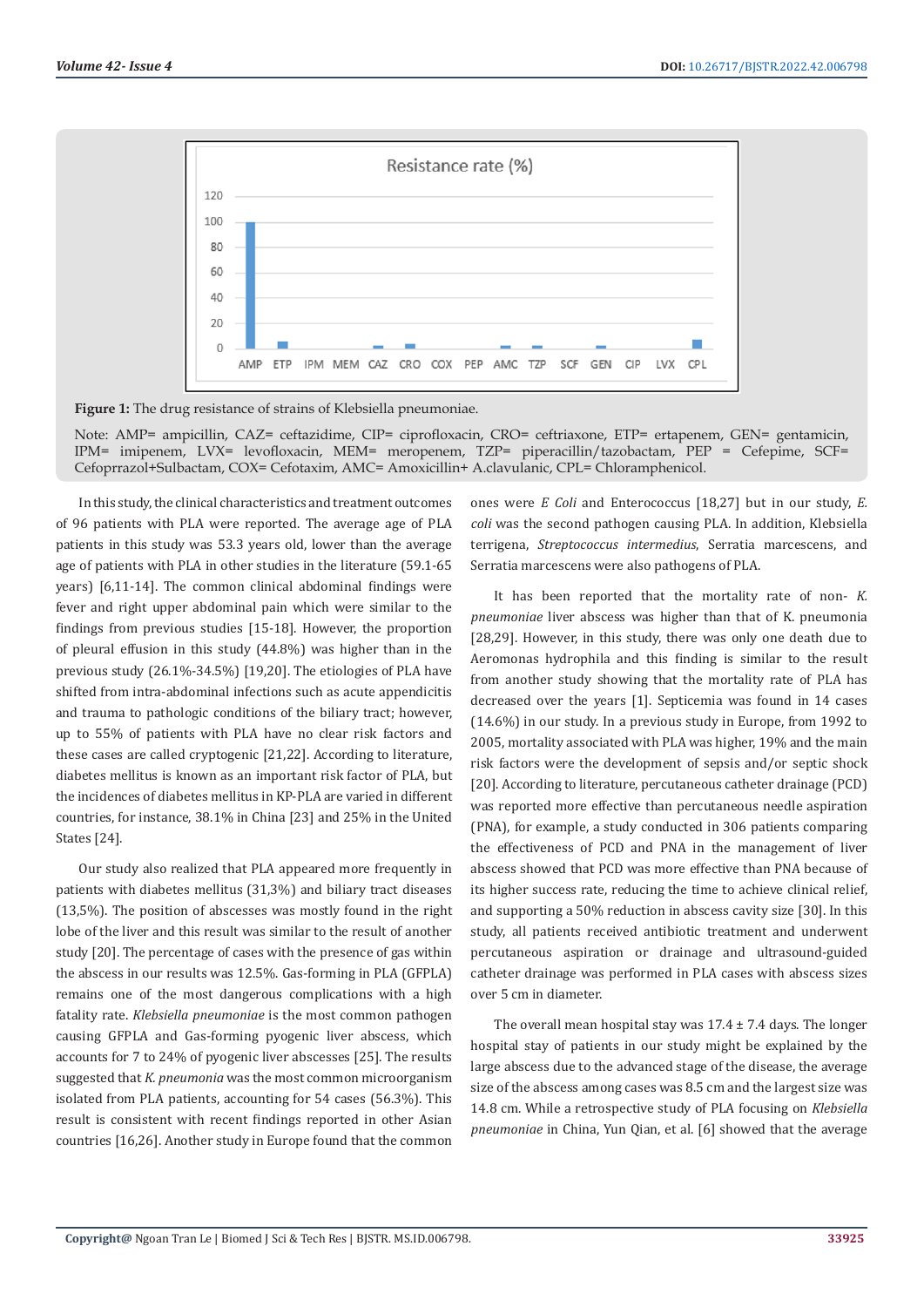size of the abscess was 6.9 cm and the average length of stay was 18.6 ± 12.9 days. There are some limitations to our study. Firstly, the study was conducted in a hospital that might not be represented the disease in the general population. We only implemented a profile of the antibiotic resistance of *K. pneumoniae*, dominating pathogenic bacteria in PLA. Another limitation is the absence of hepatitis B infection and its role in developing PLA in the present study. Despite some limitations, the study has added new findings of PLD management and treatment, especially in the present study population that would be applied in Vietnam and low-medium developing countries.

The results show that fever and right upper abdominal pain were common initial clinical symptoms among PLA cases. The most common pathogen was *Klebsiella pneumoniae*. The antibiotic treatment and percutaneous drainage were the mainstay of management for PLA patients. This study might provide a valuable reference for clinicians in Vietnam who encounter this uncommon condition. About 20% of PLA has not detected bacteria listed in Table 2 that warrants further significant examination of this disease.

| Table 2: Microbiological isolates in blood and pus cultures. |  |  |
|--------------------------------------------------------------|--|--|
|--------------------------------------------------------------|--|--|

| Organism                             | Pus culture 96<br>patients $n\llap/$ | <b>Blood culture 77</b><br>patients $n\llap/$ |
|--------------------------------------|--------------------------------------|-----------------------------------------------|
| Klebsiella pneumoniae                | 54(56.3)                             | 8(10.4)                                       |
| Escherichia coli                     | 7(7.3)                               | 0                                             |
| Aeromonas hydrophila                 | 1(1)                                 | 1(1.3)                                        |
| Burkholderia<br>pseudomallei         | 2(2.1)                               | 1(1.3)                                        |
| Serratia marcescens                  | 2(2.1)                               | 1(1.3)                                        |
| Klebsiella terrigena                 | 4(4.2)                               | 1(1.3)                                        |
| Alcaligenes<br>xylosoxidans          | 0(0)                                 | 1(1.3)                                        |
| Staphylococcus aureus                | 1(1)                                 | 0(0)                                          |
| Streptococcus<br>intermedius         | 3(3.1)                               | 0(0)                                          |
| <i>Streptococcus</i><br>constellatus | 1(1)                                 |                                               |
| Streptococcus bovis II               | 1(1)                                 |                                               |

#### **Data Availability**

Data are included within the manuscript.

# **Ethical Approval**

Ethics approval of this study was given by the Research Ethics Committees of Bach Mai hospital having a code BM-2015-141 on Sep. 30, 2015.

# **Conflicts of Interest**

The authors declare that there are no conflicts of interest.

# **Funding Statement**

School of Medicine and Pharmacy, Vietnam National University Hanoi, Hanoi, Viet Nam, No. QGSP.2021.07.

#### **Acknowledgment**

The authors would like to thank Bach Mai Hospital for supporting this research.

#### **References**

- 1. [Rahimian J, Wilson T, Oram V, Holzman RS \(2004\) Pyogenic liver](https://pubmed.ncbi.nlm.nih.gov/15578367/) [abscess: recent trends in etiology and mortality. Clin Infect Dis 39\(11\):](https://pubmed.ncbi.nlm.nih.gov/15578367/) [1654-1659.](https://pubmed.ncbi.nlm.nih.gov/15578367/)
- 2. [Meddings L, Myers RP, Hubbard J, Shaheen AA, Laupland KB, et al. \(2010\)](https://pubmed.ncbi.nlm.nih.gov/19888200/) [A population-based study of pyogenic liver abscesses in the United](https://pubmed.ncbi.nlm.nih.gov/19888200/) [States: incidence, mortality, and temporal trends. Am J Gastroenterol](https://pubmed.ncbi.nlm.nih.gov/19888200/) [105\(1\): 117-124.](https://pubmed.ncbi.nlm.nih.gov/19888200/)
- 3. [Chen YC, Lin CH, Chang SN, Shi ZY \(2016\) Epidemiology and clinical](https://pubmed.ncbi.nlm.nih.gov/25442876/) [outcome of pyogenic liver abscess: an analysis from the National](https://pubmed.ncbi.nlm.nih.gov/25442876/) [Health Insurance Research Database of Taiwan, 2000-2011. J Microbiol](https://pubmed.ncbi.nlm.nih.gov/25442876/) [Immunol Infect 49\(5\): 646-653.](https://pubmed.ncbi.nlm.nih.gov/25442876/)
- 4. Jepsen P, Vilstrup H, Schønheyder HC, Sø[rensen HT \(2005\) A nationwide](https://pubmed.ncbi.nlm.nih.gov/15882238/) [study of the incidence and 30-day mortality rate of pyogenic liver abscess](https://pubmed.ncbi.nlm.nih.gov/15882238/) [in Denmark, 1977-2002. Aliment Pharmacol Ther 21\(10\): 1185-1188.](https://pubmed.ncbi.nlm.nih.gov/15882238/)
- 5. Hansen PS, Schø[nheyder HC \(1998\) Pyogenic hepatic abscess. A 10-year](https://pubmed.ncbi.nlm.nih.gov/9548429/) [population-based retrospective study. Apmis 106\(3\): 396-402.](https://pubmed.ncbi.nlm.nih.gov/9548429/)
- 6. [Qian Y, Wong CC, Lai S, Chen H, He X, et al. \(2016\) A retrospective study of](https://pubmed.ncbi.nlm.nih.gov/27929082/) [pyogenic liver abscess focusing on Klebsiella pneumoniae as a primary](https://pubmed.ncbi.nlm.nih.gov/27929082/) [pathogen in China from 1994 to 2015. Sci Rep 6: 38587.](https://pubmed.ncbi.nlm.nih.gov/27929082/)
- 7. [Blessmann J, Le Van A, Tannich E \(2006\) Epidemiology and Treatment](https://pubmed.ncbi.nlm.nih.gov/16380330/) of Amebiasis in Hué[, Vietnam. Archives of Medical Research 37\(2\): 269-](https://pubmed.ncbi.nlm.nih.gov/16380330/) [271.](https://pubmed.ncbi.nlm.nih.gov/16380330/)
- 8. [Pham Van T, Vu Ngoc S, Nguyen Hoang NA, Hoang Huu D, Dinh Duong TA](https://pubmed.ncbi.nlm.nih.gov/33028298/) [\(2020\) Ruptured liver abscess presenting as pneumoperitoneum caused](https://pubmed.ncbi.nlm.nih.gov/33028298/) [by Klebsiella pneumoniae: a case report. BMC Surgery 20\(1\): 228.](https://pubmed.ncbi.nlm.nih.gov/33028298/)
- 9. (2013) Clinical & Laboratory Standards Institute. Performance Standards for Antimicrobial Susceptibility Testing; Twenty-Fourth Informational Supplement. Clinical and Laboratory Standard Institute, USA 33(1).
- 10.(2015) Clinical & Laboratory Standards Institute. Performance Standards for Antimicrobial Susceptibility Testing; Twenty-Fourth Informational Supplement. Clinical and Laboratory Standard Institute, USA 35(1).
- 11. Tan YM, Chung AYF, Chow PKH, Cheow PC, Wong WK, et al. (2005) An appraisal of surgical and percutaneous drainage for pyogenic liver abscesses larger than 5 cm. Annals of Surgery 241(3): 485-490.
- 12. [Chen SC, Yen CH, Tsao SM, Huang CC, Chen CC, et al. \(2005\) Comparison](https://pubmed.ncbi.nlm.nih.gov/16059789/) [of pyogenic liver abscesses of biliary and cryptogenic origin. An eight](https://pubmed.ncbi.nlm.nih.gov/16059789/)[year analysis in a University Hospital. Swiss Med Wkly 135\(23-24\): 344-](https://pubmed.ncbi.nlm.nih.gov/16059789/) [351.](https://pubmed.ncbi.nlm.nih.gov/16059789/)
- 13. Petri A, Höhn J, Hódi Z, Wolfá[rd A, Balogh A \(2002\) Pyogenic liver](https://pubmed.ncbi.nlm.nih.gov/11981681/) [abscess - 20 years' experience. Comparison of results of treatment in](https://pubmed.ncbi.nlm.nih.gov/11981681/) [two periods. Langenbecks Arch Surg 387\(1\): 27-31.](https://pubmed.ncbi.nlm.nih.gov/11981681/)
- 14. [Pang TCY, Fung T, Samra J, Hugh TJ, Smith RC \(2011\) Pyogenic](https://www.ncbi.nlm.nih.gov/labs/pmc/articles/PMC3070135/) [liver abscess: An audit of 10 years experience. World journal of](https://www.ncbi.nlm.nih.gov/labs/pmc/articles/PMC3070135/) [gastroenterology 17\(12\): 1622-1630.](https://www.ncbi.nlm.nih.gov/labs/pmc/articles/PMC3070135/)
- 15. [Foo NP, Chen KT, Lin HJ, Guo HR \(2010\) Characteristics of Pyogenic Liver](https://pubmed.ncbi.nlm.nih.gov/19826410/) [Abscess Patients With and Without Diabetes Mellitus. Official Journal of](https://pubmed.ncbi.nlm.nih.gov/19826410/) [the American College of Gastroenterology 105\(2\): 328-335.](https://pubmed.ncbi.nlm.nih.gov/19826410/)